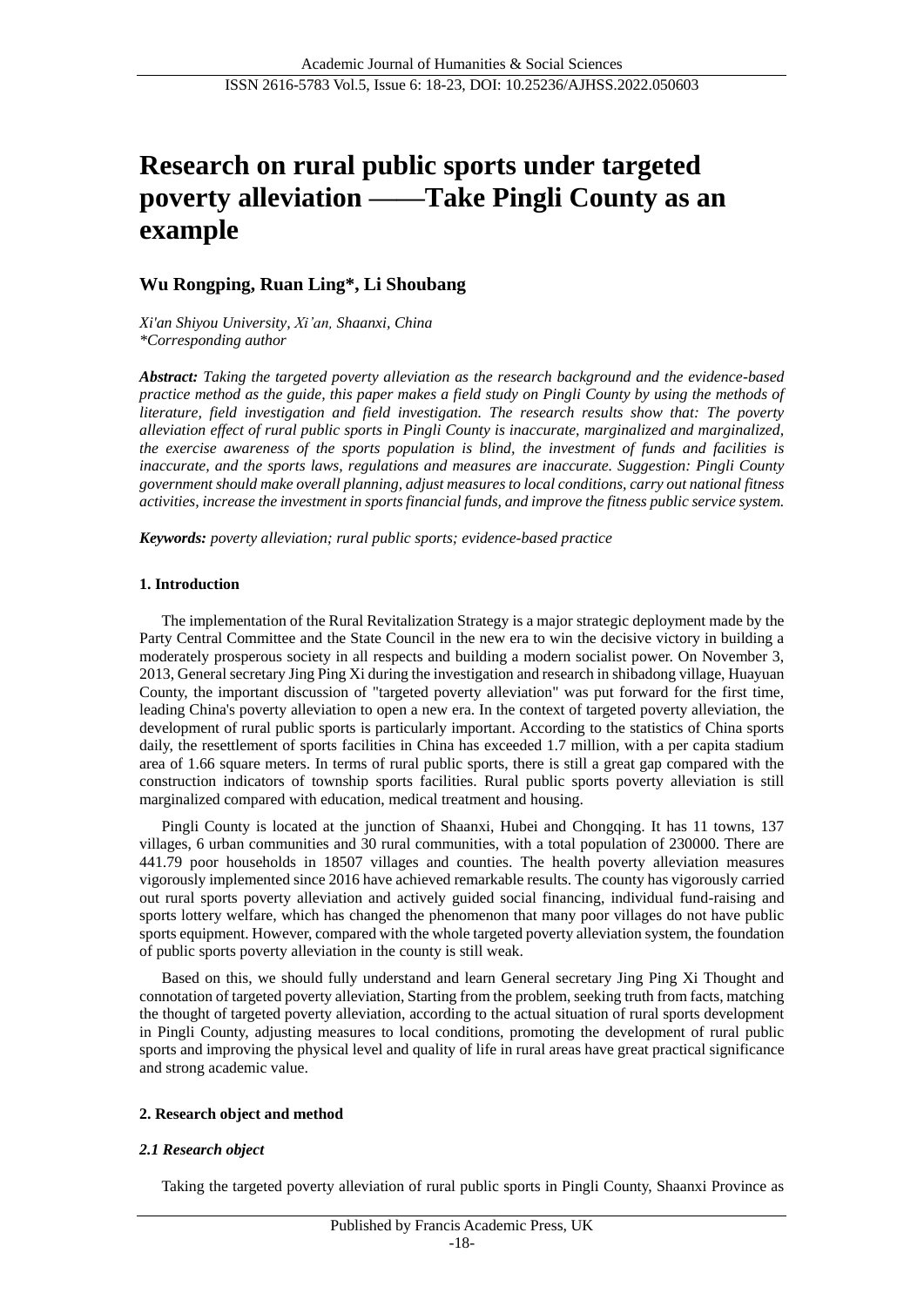the research object.

#### *2.2 Research methods*

(1) Documentation method. Through CNKI, web of science and Wanfang databases, search with "targeted poverty alleviation" and "rural public sports" as the subject words, screen the literature related to the subject for reading, sorting and analysis.

(2) Field investigation method. A sample survey was conducted in 11 townships, 137 villages, 6 urban communities and 30 rural communities in Pingli County. The allocation of public sports facilities was carried out in 8 poor villages, 8 non poor villages and 6 demonstration villages.

(3) Fieldwork. By visiting 11 villages and towns in Pingli County, I checked the basic sports facilities in rural areas, the people exercising, talked with the people exercising, recorded the relevant contents, and sorted out and analyzed them.

#### **3. Description and analysis of rural public sports poverty alleviation in Pingli County**

On April 21, 2020, General secretary Jing Ping Xi Based on the investigation and research of the old county town of Pingli County, Ankang City, starting from the reality of Pingli County, taking data as the foundation and visits as the basis, we found the actual problems of rural public sports.

| Poor<br>village                                  | Zhongyuan<br>Village | Huayuanling<br>Village | Sanliya  <br>Village | Niujiaoba<br>Village | Sanping<br>Village | Qiligou<br>Village | Jinshahe<br>Village | Banbianjie<br>Village | Total |
|--------------------------------------------------|----------------------|------------------------|----------------------|----------------------|--------------------|--------------------|---------------------|-----------------------|-------|
| population                                       | 1946                 | 1512                   | 1687                 | 1112                 | 1055               | 2029               | 892                 | 1003                  | 11236 |
| Stadium<br>ground<br>(m <sup>2</sup> )           | 1200                 | 930                    | 580                  | 860                  | 530                | 350                | 610                 | 500                   | 5560  |
| Per capita<br>occupied<br>area<br>m <sup>2</sup> | 0.62                 | 0.62                   | 0.34                 | 0.77                 | 0.50               | 0.17               | 0.68                | 0.50                  | 4.2   |

*Table 1: Per capita area of sports venues in poor village*

*Table 2: Per capita area of sports venues in non poor villages*

| Non poor<br>village                              | Plateau<br>Village | Liangjiagiao<br>Village | Songyang<br>Village | Xiba<br>Village | Xinglongzhai<br>Village | Tielu<br>Village | Baijiawan<br>Village | Maoergou<br>Village | total |
|--------------------------------------------------|--------------------|-------------------------|---------------------|-----------------|-------------------------|------------------|----------------------|---------------------|-------|
| population                                       | 1963               | 1420                    | 1596                | 2472            | 968                     | 2845             | 1174                 | 1081                | 13519 |
| Stadium<br>ground $(m2)$                         | 1632               | 980                     | 680                 | 1320            | 580                     | 2000             | 630                  | 1200                | 9022  |
| Per capita<br>occupied area<br>(m <sup>2</sup> ) | 0.83               | 0.69                    | 0.43                | 0.53            | 0.60                    | 0.70             | 0.54                 | 1.11                | 5.43  |

*Table 3: Per capita area of sports venues in the investigated demonstration villages*

| Demonstration<br>Village                         | Longtou<br>Village | Bajiaomiao<br>Village | Shuhe<br>Village | Wufeng<br>Village | Lianhuatai<br>Village | Yaofugou<br>Village | total |
|--------------------------------------------------|--------------------|-----------------------|------------------|-------------------|-----------------------|---------------------|-------|
| population                                       | 3471               | 1640                  | 733              | 1140              | 1548                  | 1369                | 9901  |
| Stadium ground<br>m <sup>2</sup>                 | 804                | 540                   | 860              | 1960              | 680                   | 4600                | 9444  |
| Per capita occupied<br>(m <sup>2</sup> )<br>area | 0.23               | 0.33                  | 1.17             | 1.72              | 0.44                  | 3.36                | 7.25  |

*Table 4: Allocation and supply of public sports in surveyed poor villages (n)*

| Sports facilities  | Comprehensive | Table  | <b>Basketball</b> | Fitness | <b>Fitness</b> | Badminton |
|--------------------|---------------|--------|-------------------|---------|----------------|-----------|
| 'n)                | sports room   | tennis | Court             | square  | path           | court     |
|                    |               | table  |                   |         |                |           |
| Zhongyuan Village  |               |        |                   |         |                |           |
| Huayuanling        |               |        |                   |         |                |           |
| Village            |               |        |                   |         |                |           |
| Sanliva Village    |               |        |                   |         |                |           |
| Niujiaoba Village  |               |        |                   |         |                | n         |
| Sanping Village    |               |        | $^{0}$            |         |                | n         |
| Oiligou Village    |               |        |                   |         |                |           |
| Jinshahe Village   |               |        |                   |         |                |           |
| Banbianjie Village |               |        |                   |         |                |           |
| Total              |               | 10     |                   |         |                |           |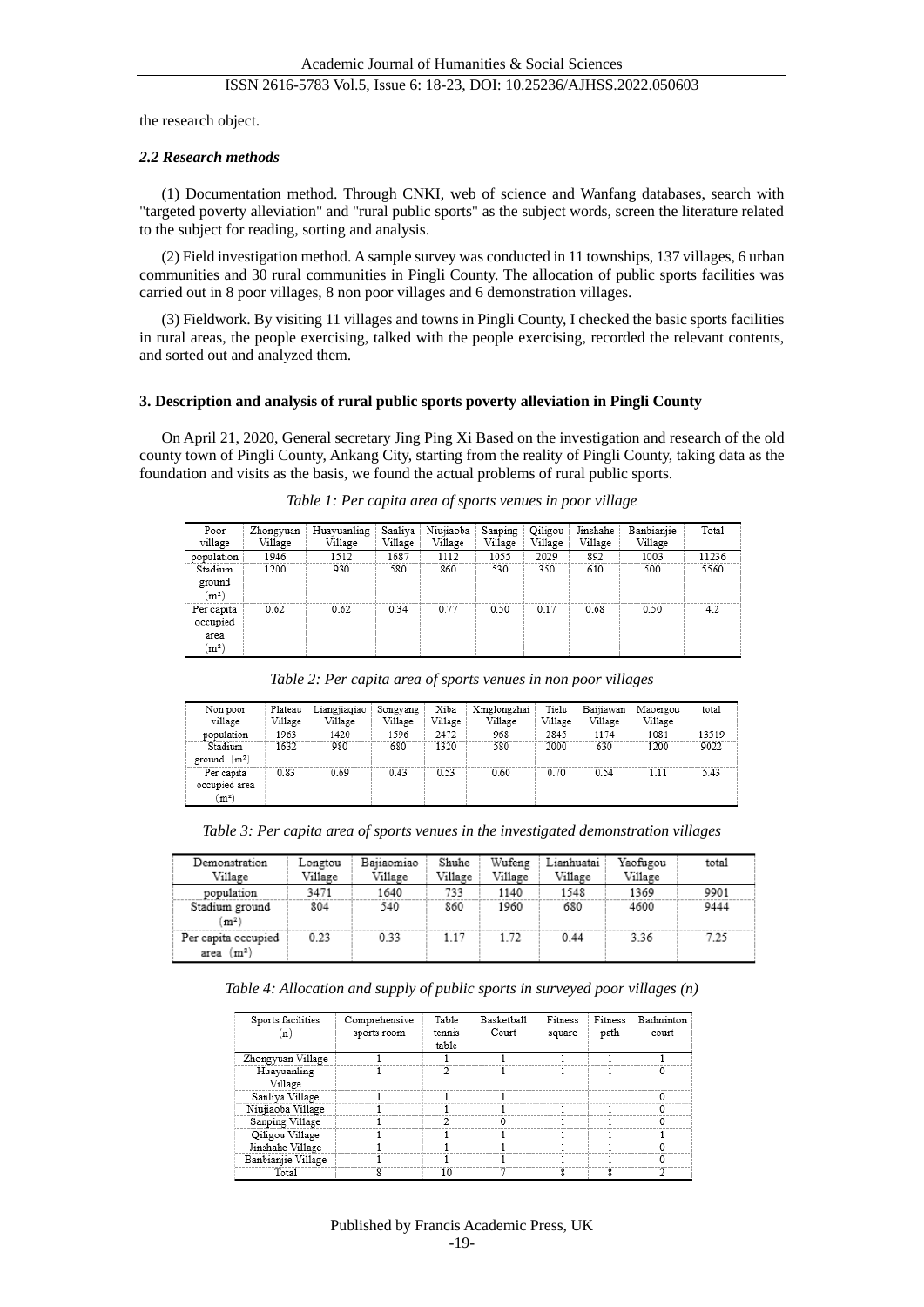## ISSN 2616-5783 Vol.5, Issue 6: 18-23, DOI: 10.25236/AJHSS.2022.050603

| Sports facilities<br>n) | Comprehensive<br>sports room | Table<br>tennis | Basketball<br>Court | Fitness<br>square | Fitness<br>path | Badminton<br>court |
|-------------------------|------------------------------|-----------------|---------------------|-------------------|-----------------|--------------------|
|                         |                              | table           |                     |                   |                 |                    |
| Plateau Village         |                              |                 |                     |                   |                 |                    |
| Liangjiaqiao Village    |                              |                 |                     |                   |                 |                    |
| Songyang Village        |                              |                 |                     |                   |                 |                    |
| Xiba Village            |                              |                 |                     |                   |                 |                    |
| Xinglongzhai Village    |                              |                 |                     |                   |                 |                    |
| Tielu Village           |                              |                 |                     |                   |                 |                    |
| Baijiawan Village       |                              |                 |                     |                   |                 |                    |
| Maoergou Village        |                              |                 |                     |                   |                 |                    |
| total                   |                              | 11              |                     |                   |                 |                    |

*Table 5: Allocation and supply of public sports in surveyed non poor villages (n)*

*Table 6: Allocation and supply of public sports in surveyed demonstration villages (n)*

| Sports facilities  | Comprehensive |        | Basketball | Fitness | Fitness | Badminton |
|--------------------|---------------|--------|------------|---------|---------|-----------|
| (n                 | sports room   | tennis | Court      | square  | path    | court     |
|                    |               | table  |            |         |         |           |
| Longtou Village    |               |        |            |         |         |           |
| Bajiaomiao Village |               |        |            |         |         |           |
| Shuhe Village      |               | Π.     | o          |         |         | n         |
| Wufeng Village     |               |        | o          |         |         | o         |
| Lianhuatai Village |               |        |            |         |         |           |
| Yaofugou Village   |               | 2      |            |         |         |           |
| total              |               | 15     |            |         | 8       |           |

#### *3.1 Inaccurate public sports allocation and public service system of "targeted poverty alleviation"*

Pingli County has 14 various sports associations, more than 260 social sports instructors at all levels, and 179 sports venues, including 1 indoor venue and 178 outdoor venues, with a per capita sports venue area of less than 1 m ², Per capita sports guidance is less than 0.01%. The reason is that rural areas are affected by the objective reality of backward economy, poor information and outdated thinking, coupled with the lack of sports public resources, inadequate information understanding, and the disharmony between the government's investment in sports public resources and the rapid economic development, resulting in a series of problems such as the slow development of rural sports.

From the analysis of the survey results, since the release of the three children, the rural population in Pingli County has been expanding. With the increase of the population, the area of sports venues in different types of villages (poor villages, non poor villages and demonstration villages) shows a decreasing trend. From the visit and survey, most of the sports facilities are set up in the rural village committee (including a basketball court and cement hardened ground), and many venues are very dilapidated, The possible reason is that the original design and construction are not up to standard and the result of long-term unattended maintenance.

#### *3.2 Inaccurate awareness of public physical exercise of "targeted poverty alleviation"*

The survey results show that the vast majority of rural people do not have a good sense of exercise, and their spare time is occupied by activities such as watching TV, playing poker and playing mahjong. Due to the lack of corresponding stadiums and facilities in rural public sports, the lack of 15 minute fitness circle, the lack of exercise awareness, and the interaction of objective and subjective factors, the national exercise activities are limited to the Spring Festival, while the participants are mostly students, retired comrades and village cadres, and the grass-roots farmers basically do not participate.

The data survey found that the majority of residents tend to develop well in terms of physical exercise awareness and exercise habits. Although most people know about the knowledge that participating in physical exercise can prevent some physical diseases, it is not comprehensive, and a few people don't understand it. Some people exercise blindly and blindly. Due to the high work pressure, the middle-aged and elderly students participate in more activities, and the exercise awareness of young people and middle-aged people needs to be further improved, resulting in the phenomenon of "hot at both ends and cold in the middle"<sup>[1]</sup>.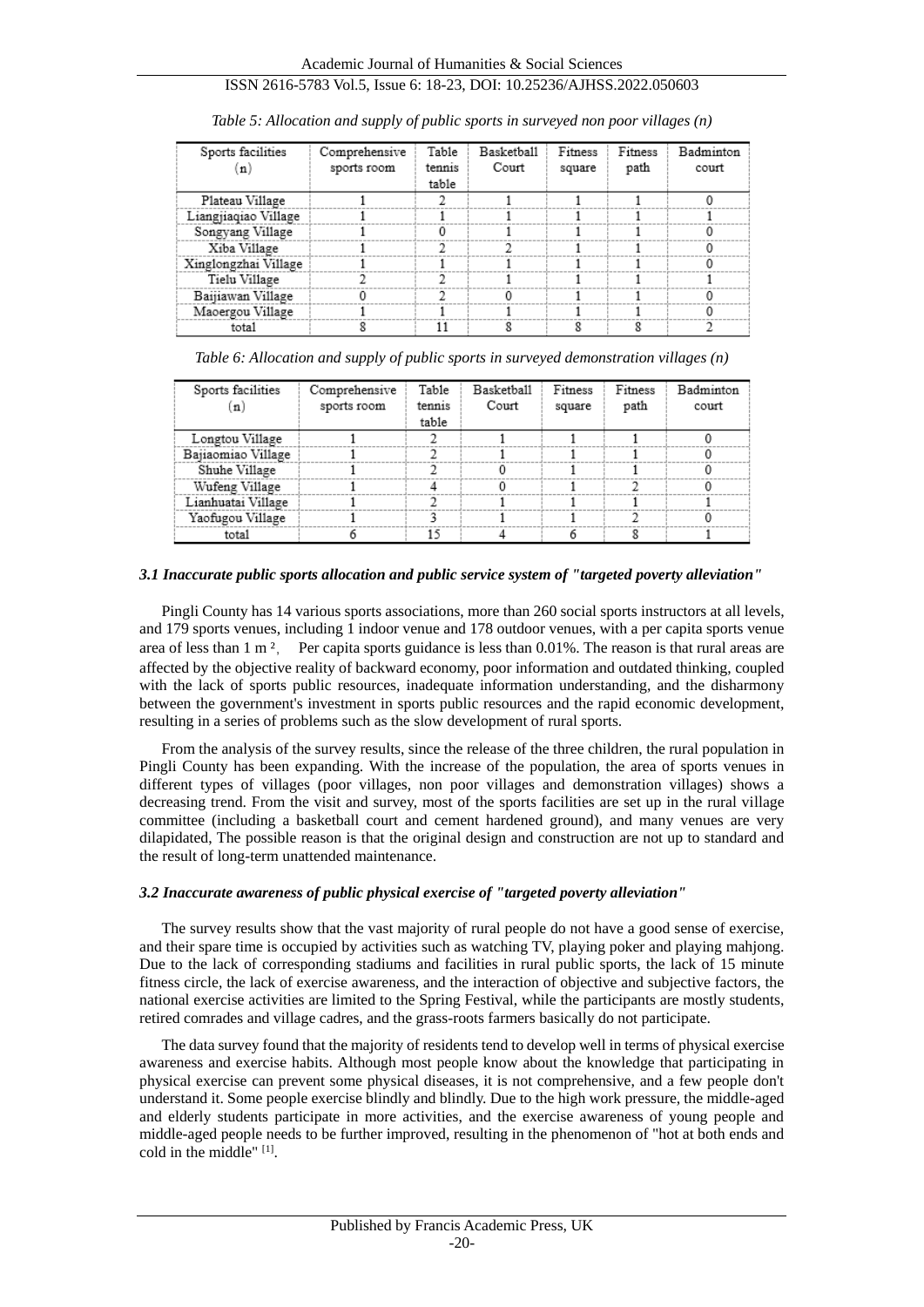## ISSN 2616-5783 Vol.5, Issue 6: 18-23, DOI: 10.25236/AJHSS.2022.050603

#### *3.3 Inaccurate public sports funds for "targeted poverty alleviation"*

Compared with cities, the investment of public sports in rural areas is relatively single. It mainly depends on government funds, a small part depends on people's self financing, and the capital supply of township enterprises is less. The lack of funds not only directly leads to the investment and construction of sports equipment and venues, but also seriously affects the development of sports activities and the enthusiasm and motivation of people's participation, thus affecting people's awareness of participating in exercise. The development of sports in poor areas is related to the natural geographical environment in mountainous areas, and the natural environmental conditions are important constraints  $[2]$ . The development of the project, the hosting of lectures and the exhibition of activities all need to spend a lot of human and financial resources. The lack of funds restricts its extensive development.

#### **4. Research on the practice of rural public sports in Pingli County under the guidance of evidencebased practice methodology**

In strict accordance with the method of evidence-based practice, starting from the direction of the implementation of public sports poverty alleviation in Pingli County, this paper makes an in-depth investigation and finds out the problems.

#### *4.1 Evidence based public practice in rural sports*

The practice object of rural public sports. The object of practice actively cooperates with the practitioners and aims at them pertinently, just like aiming at villages and families<sup>[3]</sup>. Facing the village is to identify the village level sports environment, mass exercise, development, etc. Aiming at rural sports is to correctly identify the needs and satisfaction of individual sports.

The manager of rural public sports. Through the evidence collected by basic practitioners and the evidence of non grass-roots research objects, managers summarize experience through data construction, formulation and implementation, so as to form strong relevant empirical evidence for rural public sports in Pingli County.

Third party evaluation organization. Although there is no such participant in the traditional evidencebased practice, in the evidence-based practice of rural public sports [4], the objective evaluation of the effect of rural public sports and the use of evidence should be considered as an important reference basis for poverty alleviation and poverty alleviation. On the one hand, the evaluation conclusion can be used as an important reference material for researchers to summarize and determine the evidence. On the other hand, when evaluating evidence, we should not only evaluate non stakeholders, but also use specific evidence to evaluate rural public sports, which is in line with the principle of seeking truth from facts and keeping pace with the times, but also a reference basis for managers to adjust poverty alleviation strategies and measures in time.

#### *4.2 Potential problems*

The constraints of the method itself. Methods determine the reliability of evidence. Through learning and practice, the principle of hierarchy can be found in the existing evidence. The practice of determining the level of evidence is based on the method of evidence and scientific standardization. In order to obtain the right decision-making power of poverty alleviation practice evidence within the framework of practice, the actual poverty reduction effect has fallen into the dilemma of "methodological centralism" [5] .

Constraints on infrastructure and research equipment. The coverage of electronic communication infrastructure is limited. With the improvement of informatization level, local grass-roots units have made progress in informatization construction, but some areas with poor geographical conditions are still inconvenient to use network communication tools, which will inevitably limit the access to information and knowledge and delay the development of targeted poverty alleviation [6].

Targeted poverty alleviation talent constraints. Many subjective factors infiltrate the evidence of practice. Specific researchers engaged in poverty alleviation research may have personal subjective emotions and attitudes in the process of obtaining evidence through experimental means due to their own growth environment and educational background  $[7]$ . Therefore, the evidence produced will often be mixed with some subjective factors, which will have a negative effect on the effect of proving practice.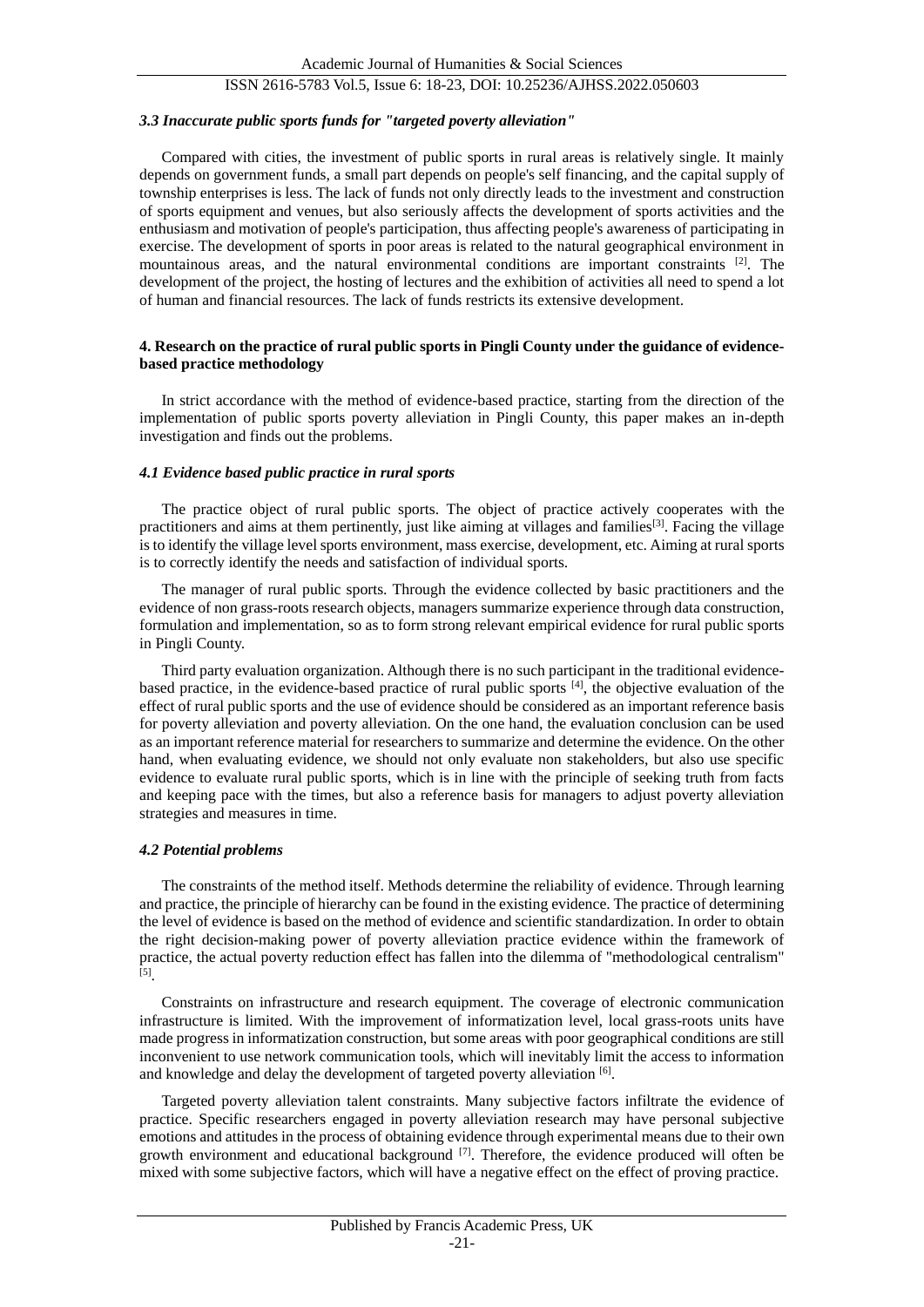#### The basic database is difficult to unify data. On the one hand, the content openness of national databases is limited. Most of them only provide general documents such as policies and regulations, which plays a limited role in the correct poverty alleviation practice in specific areas. On the other hand, the database contains mostly officially published and published papers and works, but in fact, there is little useful evidence<sup>[8]</sup>.

#### **5. Conclusions and suggestions**

#### *5.1 Conclusion*

The rural public sports work in Pingli County is due to the unbalanced development of urban and rural areas. Due to the influence of many factors such as ideas, habits, venues and equipment, the development and development of sports activities in urban and rural areas are uneven. The number of exercise people, exercise projects and exercise enthusiasm in the county are much higher than those in the countryside.

People who participate in exercise in rural areas have blindness and blind obedience. Due to the lack of professional guidance and "following the trend", most people follow what their friends do. They have no autonomy and do not meet their own sports objectives and evaluate their own conditions.

The lack of funds restricts the development of rural public physical exercise. Because the development of exercise projects, the hosting of lectures and the performance of exercise activities all need to spend a lot of human and financial resources, the lack of funds restricts the extensive development of rural sports in Pingli County.

#### *5.2 Suggestions*

Overall planning of fitness projects in rural areas should be carried out according to local conditions. The departments of sports, culture, construction, public security and environmental sanitation in various towns and townships should cooperate with each other to plan and build good activity places at the same time in combination with the construction of farmers' concentrated residential areas and beautiful villages.

Strengthen the construction of rural public sports facilities. Strengthen the construction of public sports facilities, follow the principle of "reasonable layout, urban and rural consideration, convenience and practicality", scientifically plan rural public sports facilities, and actively promote the construction of rural public sports facilities.

Actively develop sports organizations and strengthen the construction of sports associations and sports clubs. Encourage mass sports organizations such as national exercise sites and sports clubs to carry out national fitness activities and publicize scientific fitness knowledge.

Implement funds, increase the investment in software and hardware of rural sports facilities, and issue relevant policies. It is suggested that the town where the government administration is located should build a sports center, the office should build a leisure and fitness square, the village committee should build a national project, and other natural villages should have certain activity venues.

#### **Acknowledgements**

Shaanxi innovation capability support plan project "Research on the path of sports events promoting the construction of Shaanxi people's livelihood under the background of the new era" (2019krm175)

#### **References**

*[1] Xu Guilan. Problems and Countermeasures in "integration of sports and medicine" health services in rural areas of Shaanxi Province [J]. Henan agriculture, 2020 (23): 63-64*

*[2] Dai Xiaowen, Zeng Weizhong, Zhuang Tianhui. Targeted Poverty Alleviation under the framework of evidence-based practice: a methodological discussion [J]. Rural economy, 2017 (01): 17-23*

*[3] Huang Xiaoling, long Fengying, Huang Jing. Evidence based practice: Research on targeted poverty alleviation of rural public sports -- Taking Xuyong County as an example [J]. Journal of Wuhan Institute of physical education, 2019,53 (09): 41-46*

*[4] LV Jing. Research on the improvement of Xi'an rural public sports service system and the cultivation*